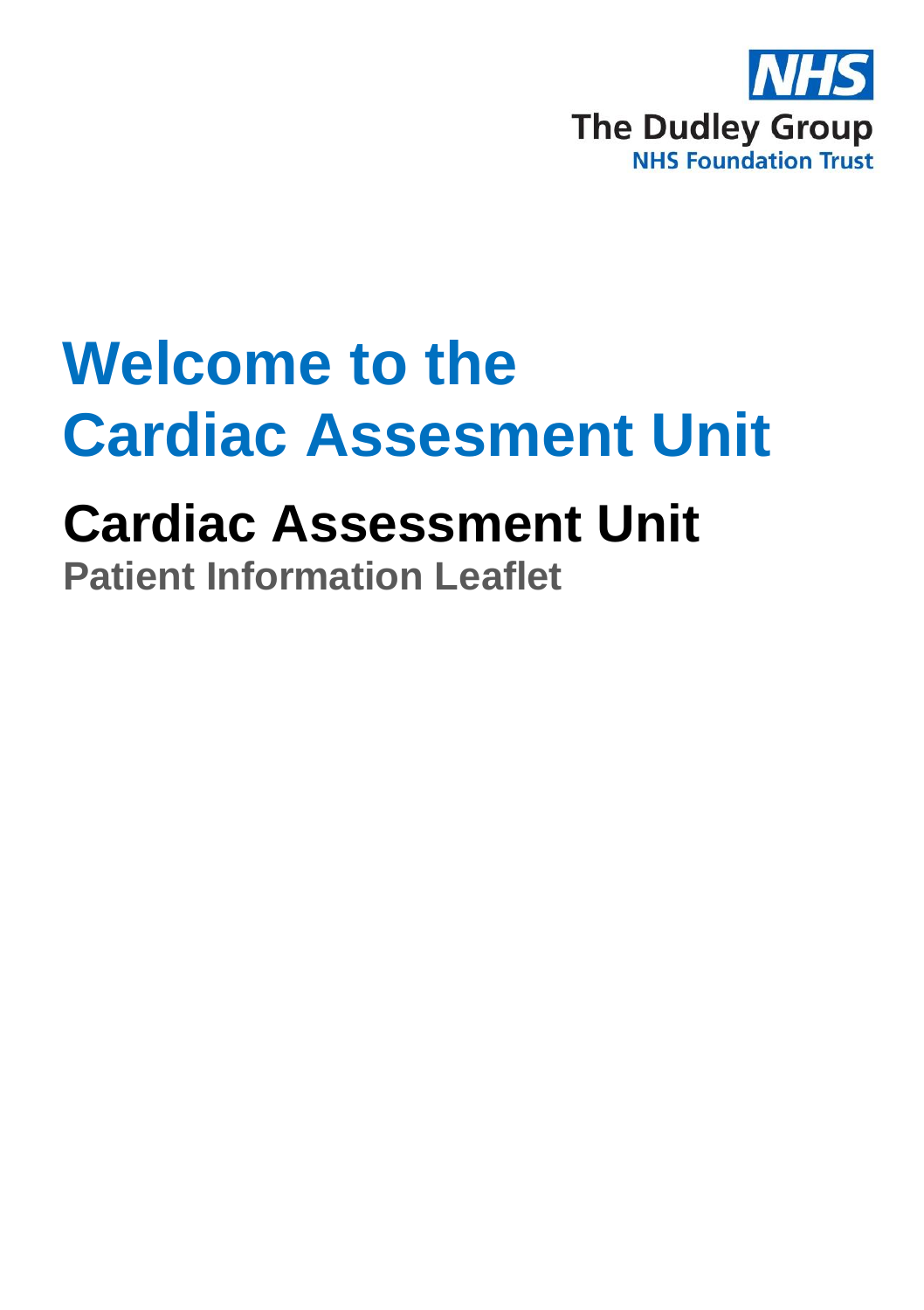## **Welcome to the Cardiac Assessment Unit**

You have been transferred here from the Emergency Department to allow for further assessment and monitoring of your condition.

The Cardiac Assessment Unit (CAU) is a special assessment lounge for people who are experiencing irregular heartbeats or chest pain which could be related to the heart.

If you have any worries or concerns while you are in the CAU, please speak to a nurse looking after you.

## **Who will care for me?**

Your care will be managed by a team of specialist heart nurses and overseen by a cardiologist (heart doctor). The team's aim will be to discharge you promptly, if safe to do so.

## **What will happen now?**

You are likely to have further heart tracings (ECGs), blood tests and a period of observation to include monitoring of your heart rate and rhythm.

You may receive some medication as tablets or an injection. Please tell the nurse if you experience any chest discomfort so we can ensure you are kept comfortable.

## **How long will I be here?**

Every case is individual, so it is difficult to give an exact time. Blood tests for chest pain will need to be repeated at least three hours after arrival and will then need to be analysed.

If your symptoms continue or do not improve, the team will discuss this with you and arrange admission to a ward within 12 hours.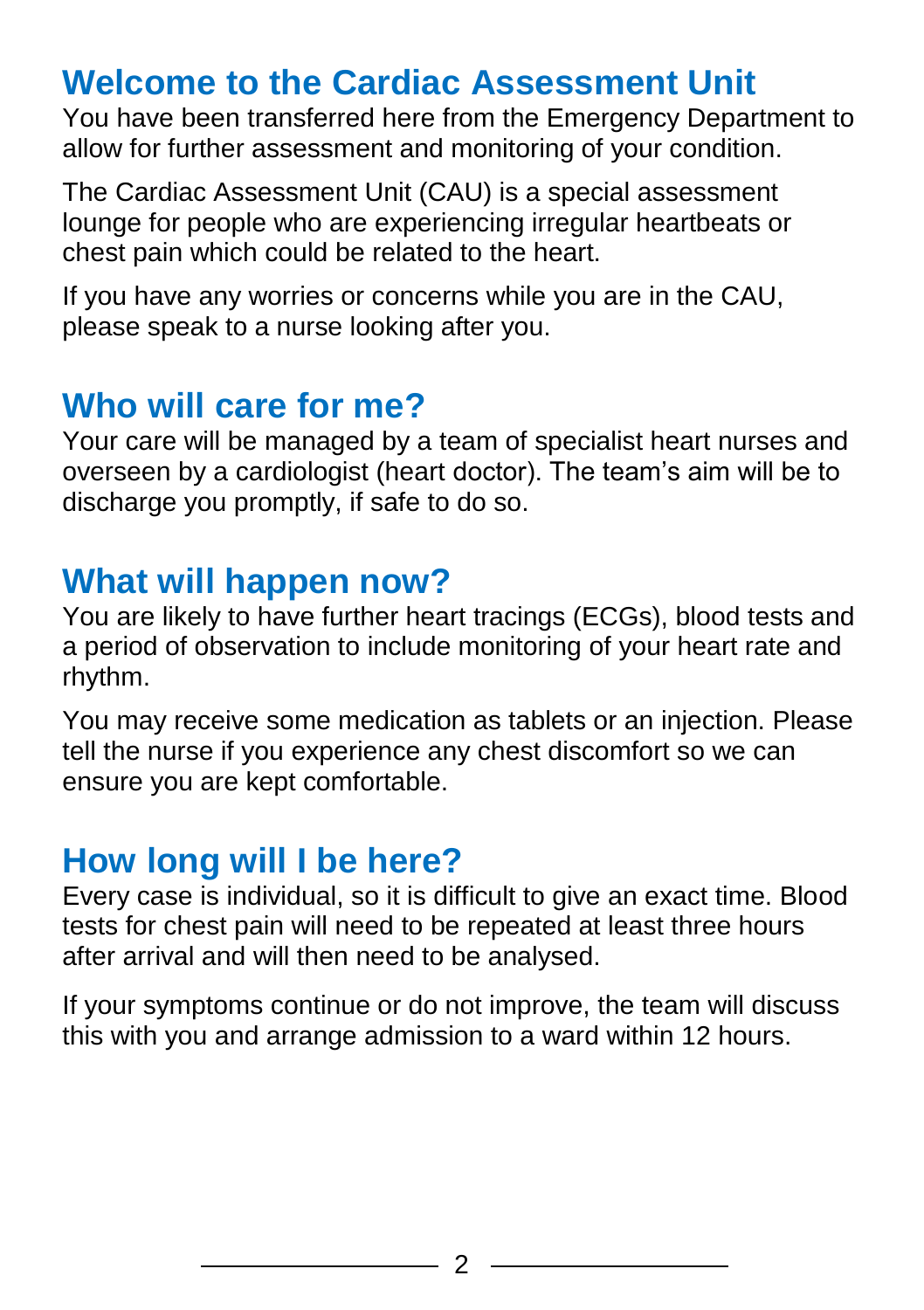## **Why do I need a monitor?**

The cardiac monitor will allow staff to observe your progress without the need to regularly disturb you whilst you rest.

#### **Can someone stay with me?**

Space on CAU is limited, so we would ask that only one person stays with you in the observation lounge. When undergoing treatment, we may ask for those with you to wait in the waiting area.

## **Can I leave the area?**

We would encourage you to remain on the unit during your stay. Toilet facilities are available on the unit, along with refreshments and sandwiches which will be served at meal times.

#### **Comments and feedback**

The Cardiac Assessment Unit strives to provide a great experience. We appreciate your comments and feedback and ask that you complete a Friends and Family Test provided on the unit.

If you have any concerns or complaints not addressed by the team, please request to speak to the team's lead nurse or matron.

## **Further information**

The following organisations may be able to provide you with support and information if you wish to find out more about your condition.

#### **British Heart Foundation**

0300 330 3311 bhf.org.uk

#### **Arrhythmia Alliance UK**

01789 867 501 arrhythmiaalliance.org.uk